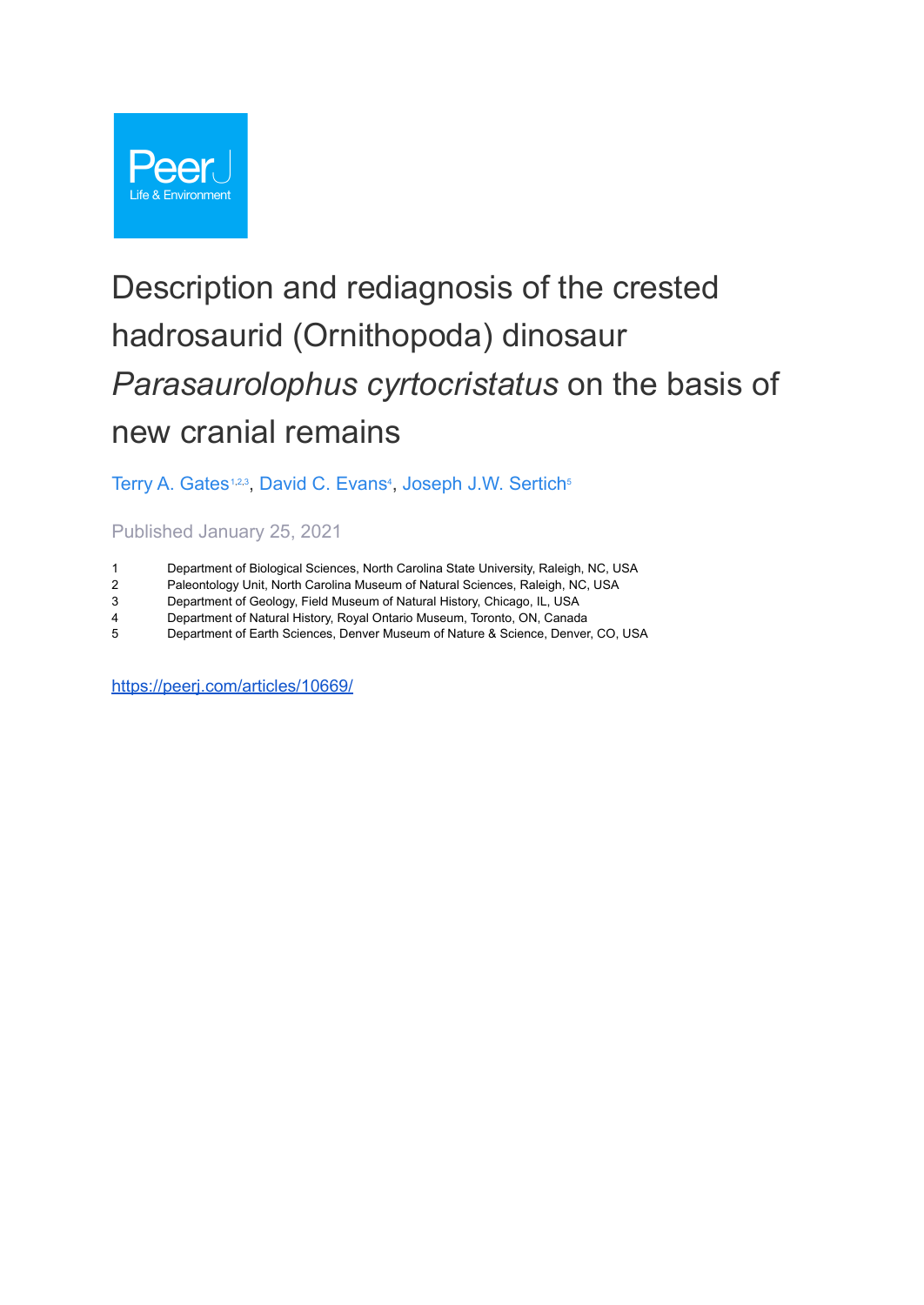

"Life reconstruction of Parasaurolophus group being confronted by a tyrannosaurid in the subtropical forests of New Mexico 75 million years ago." Credit: Copyright Andrey Atuchin, Denver Museum of Nature & Science. Usage restrictions: This image may be used by news organizations in reports describing the research of Gates, Evans, and Sertich on Parasaurolophus.

## **Abstract**

For nearly 60 years, skulls of *Parasaurolophus* species have been differentiated primarily on the basis of crest shape rather than on unique morphologic characters of other cranial elements. Complicating matters is the fact that crests dramatically change shape throughout ontogeny. Without a complete growth series, it has become difficult to assess the taxonomic distinctness of each species through the lens of allometric growth. *Parasaurolophus cyrtocristatus* has proven to be especially troublesome to assess because of the poorly preserved nature of the type and only skull. A new, partial skull from the Fossil Forest Member of the Fruitland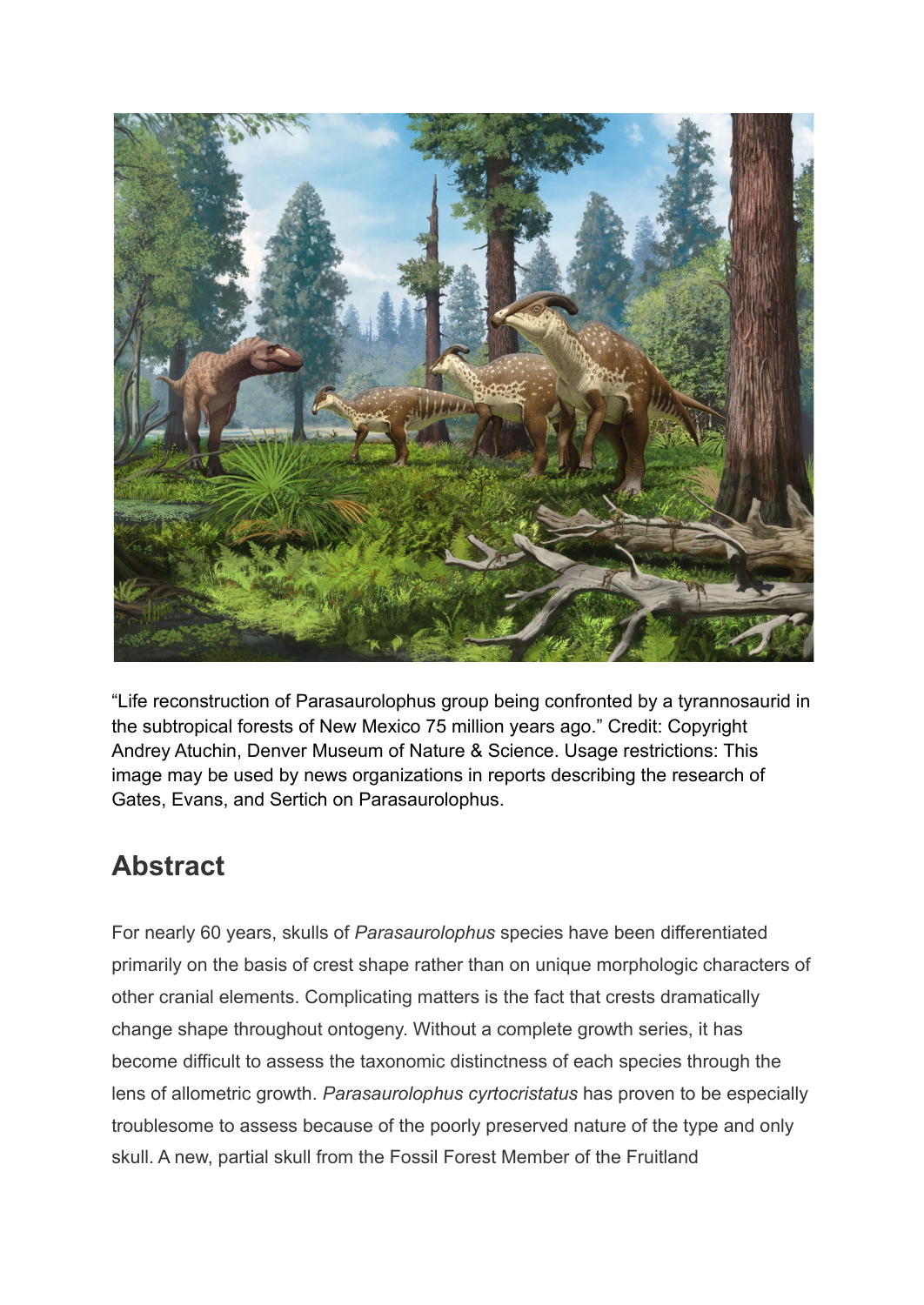Formation—the same geologic unit as the type specimen—is the first opportunity to re-diagnose this species as well as redefine the genus with many new traits. An undescribed, short-crested subadult skull from the Kaiparowits Formation of Utah previously assigned to cf. *P. cyrtocristatus* allows detailed comparisons to be made between the unnamed Utah taxon and the material of this species from the type locality. We find that several characteristics of the squamosal, supraoccipital, and premaxilla shared between the referred skull and the type skull are unique to *P. cyrtocristatus* (senso stricto) within the genus, irrespective of the overall crest shape. A phylogenetic analysis that includes six new characters posits that *P. cyrtocristatus* and *P. tubicen* are sister taxa, and that the latter does not share a closest common ancestor with the long-crested *P. walkeri* as previously hypothesized. This result helps to explain why both taxa are found in northeastern New Mexico, USA and in sequential geologic units (Fruitland Formation and Kirtland Formation, respectively). Additionally, the exquisitely preserved new skull provides the first opportunity to unequivocally identify the osteological make-up of the *Parasaurolophus* cranial crest. Unlike in previous reconstructions, the crest composition in *Parasaurolophus* follows what is seen in other lambeosaurines such as *Corythosaurus*, where the dorsal process of the premaxilla dominates the crest, with the nasal forming 80% of the ventral paired tubes, and the lateral premaxillary process acting a lateral cover between the dorsal and ventral tubes. The skull of *P. cyrtocristatus* is still incompletely known, so more complete material will likely reveal new features that further differentiate this species and aid in determining the pace of ornamental crest evolution.

#### Video Interview

PeerJ talks to Joseph W. Sertich

<https://www.youtube.com/watch?v=EEF7NbcbYPk>

### Press Coverage

New skull of tube-crested dinosaur reveals evolution of bizarre crest <https://phys.org/news/2021-01-skull-tube-crested-dinosaur-reveals-evolution.html>